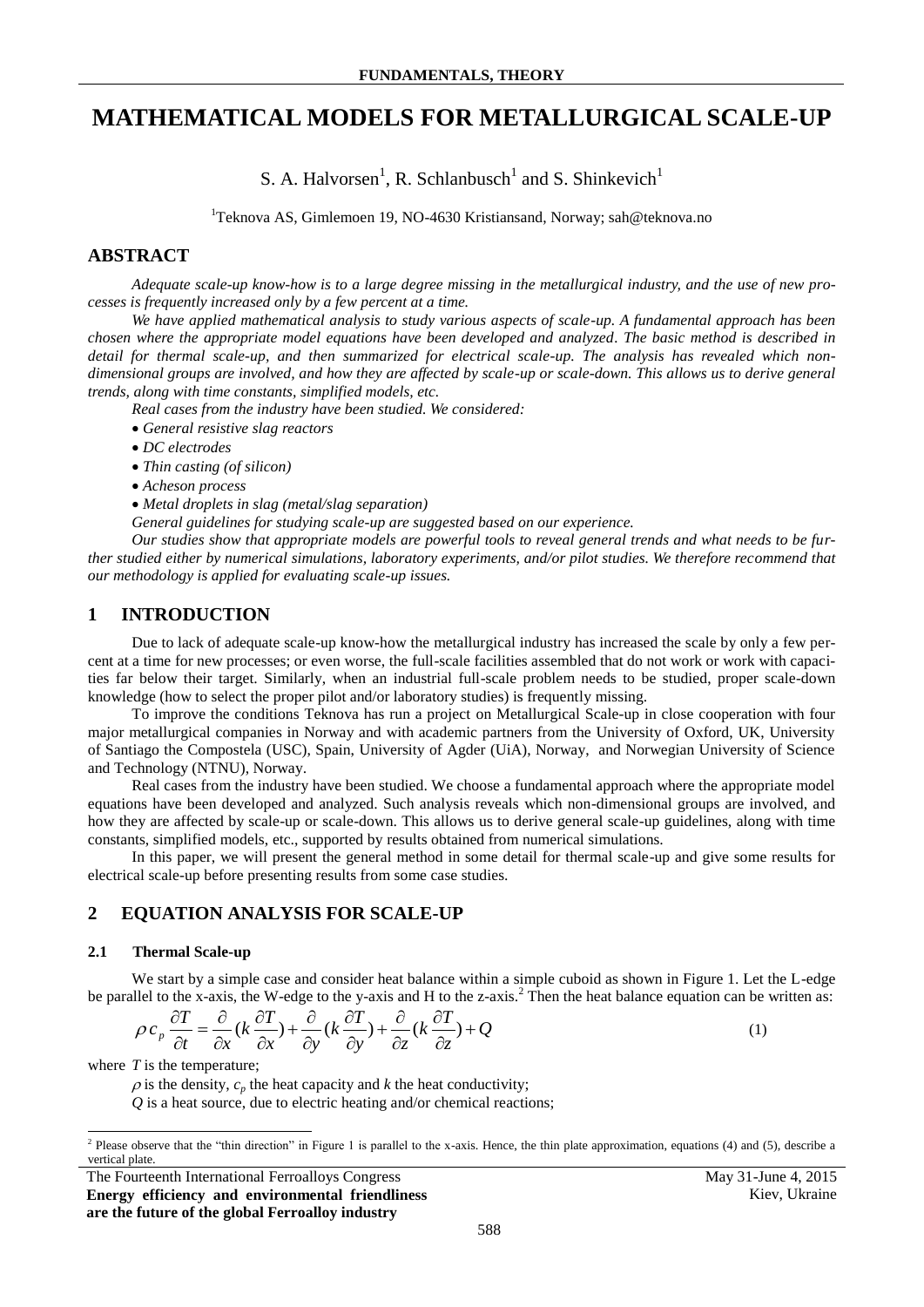The boundary conditions are given by

$$
q = -k\frac{\partial T}{\partial n} = h(T - T_a)
$$
 (2)

where  $q$  is the normal outward heat flux at a boundary;

*n T*  $\partial$  $\frac{\partial T}{\partial T}$  is the partial derivative of *T* in the direction of the outward normal vector;

*h* is a heat transfer coefficient and  $T_a$  the ambient temperature;

The heat transfer coefficient, *h*, can be a function of the temperature, which implies that the boundary condition, (2), is very general. A pure radiation condition can, for instance, be written as: heat transfer coefficient, *h*, can be a function of the temperature, which implies that<br>general. A pure radiation condition can, for instance, be written as:<br> $\varepsilon \sigma (T^4 - T_a^4) = \varepsilon \sigma (T^2 + T_a^2)(T + T_a)(T - T_a)$ ,  $h = \varepsilon \sigma (T^2 + T_a$ 

$$
q = \varepsilon \sigma (T^4 - T_a^4) = \varepsilon \sigma (T^2 + T_a^2)(T + T_a)(T - T_a) , h = \varepsilon \sigma (T^2 + T_a^2)(T + T_a)
$$
 (3)

where  $\varepsilon$  is the effective emissivity;

 $\sigma$  is the Stefan–Boltzmann constant;



We then introduce some non-dimensional tilde-variables defined by  $x = L\tilde{x}$ ,  $y = W\tilde{y}$ ,  $z = H\tilde{z}$ ,  $t = \tau \tilde{y}$  $=\tau \widetilde{t}$ and  $T = T_0 + (T_m - T_0)\tilde{T}$ ; where  $T_0$  is a reference temperature (normally equal to  $T_a$ ),  $T_m$  is the maximum temperature and  $\tau$  a time constant (to be defined). To simplify the following discussion, constant parameters are assumed.

Inserting the tilde definitions in equation (1), we get, after some rearrangement:

$$
\left(\frac{L^2 \rho c_p}{k \tau}\right) \frac{\partial \widetilde{T}}{\partial \widetilde{t}} = \frac{\partial^2 \widetilde{T}}{\partial \widetilde{x}^2} + \frac{L^2}{W^2} \frac{\partial^2 \widetilde{T}}{\partial \widetilde{y}^2} + \frac{L^2}{H^2} \frac{\partial^2 \widetilde{T}}{\partial \widetilde{z}^2} + \frac{L^2}{k(T_m - T_0)} Q
$$

**Figure 1:** A simple cuboid

From equation (4) we immediately see that if *W* is slightly more than 3 times *L*, then the coefficient in front of the second term on the right hand side is less than 0.1, and this term can be dropped as a first approximation. Similarly, if *H* is slightly more than 3 times *L*, then also the third term can be disregarded. Hence, the thin plate approximation is reasonable even at aspect ratios up to 1:3. The heat balance equation then simplifies to:

$$
\left(\frac{L^2 \rho c_p}{k \tau}\right) \frac{\partial \tilde{T}}{\partial \tilde{t}} = \frac{\partial^2 \tilde{T}}{\partial \tilde{x}^2} + \frac{L^2}{k(T_m - T_0)} Q \tag{5}
$$

with non-dimensional variables, and in standard form as:

$$
\rho c_p \frac{\partial T}{\partial t} = \frac{\partial}{\partial x} (k \frac{\partial T}{\partial x}) + Q \tag{6}
$$

Such approximations can only be done after a *proper* scaling, that is the variation of the tilde-variables should be from zero to one (at least approximately).

The structure can be characterized as thermally thin or thick based on the aspect ratios. If at least one aspect ratio (*L/W*, *L/H*, *W/L*, *W/H*, *H/L*, *H/W*) is less than 1/3, the structure is thermally thin with respect to inner heat flow and the equation can be simplified.<sup>3</sup> If not, it should be treated as a thermally thick structure, i.e. 3D heat flow should be applied (unless the problem can be simplified due to some symmetry).

The value of  $\tau$  that makes the coefficient of the left hand side of (4) equal to one defines the time constant:

$$
\tau = \frac{L^2 \rho c_p}{k} \tag{7}
$$

This is a time constant for obtaining thermal equilibrium due to heat flow in the x-direction. Similarly, the value of *Q* that makes the last term equal to one, defines a characteristic heat density. This is the power density that can maintain a stationary temperature difference of roughly  $(T_m - T_0)$  : <sup>4</sup>

The Fourteenth International Ferroalloys Congress May 31-June 4, 2015

-

 $3$  A threshold of 1/3 for aspect ratios is appropriate for a first approximation. Then terms with coefficients less than (approximately) 0.1 are removed from equation (4). A lower threshold should be chosen if more accuracy is required.

The time constant and the characteristic heat density are only rough estimates. A solution of the simplified equation, or further evaluation, is required for more accurate values.

**Energy efficiency and environmental friendliness are the future of the global Ferroalloy industry**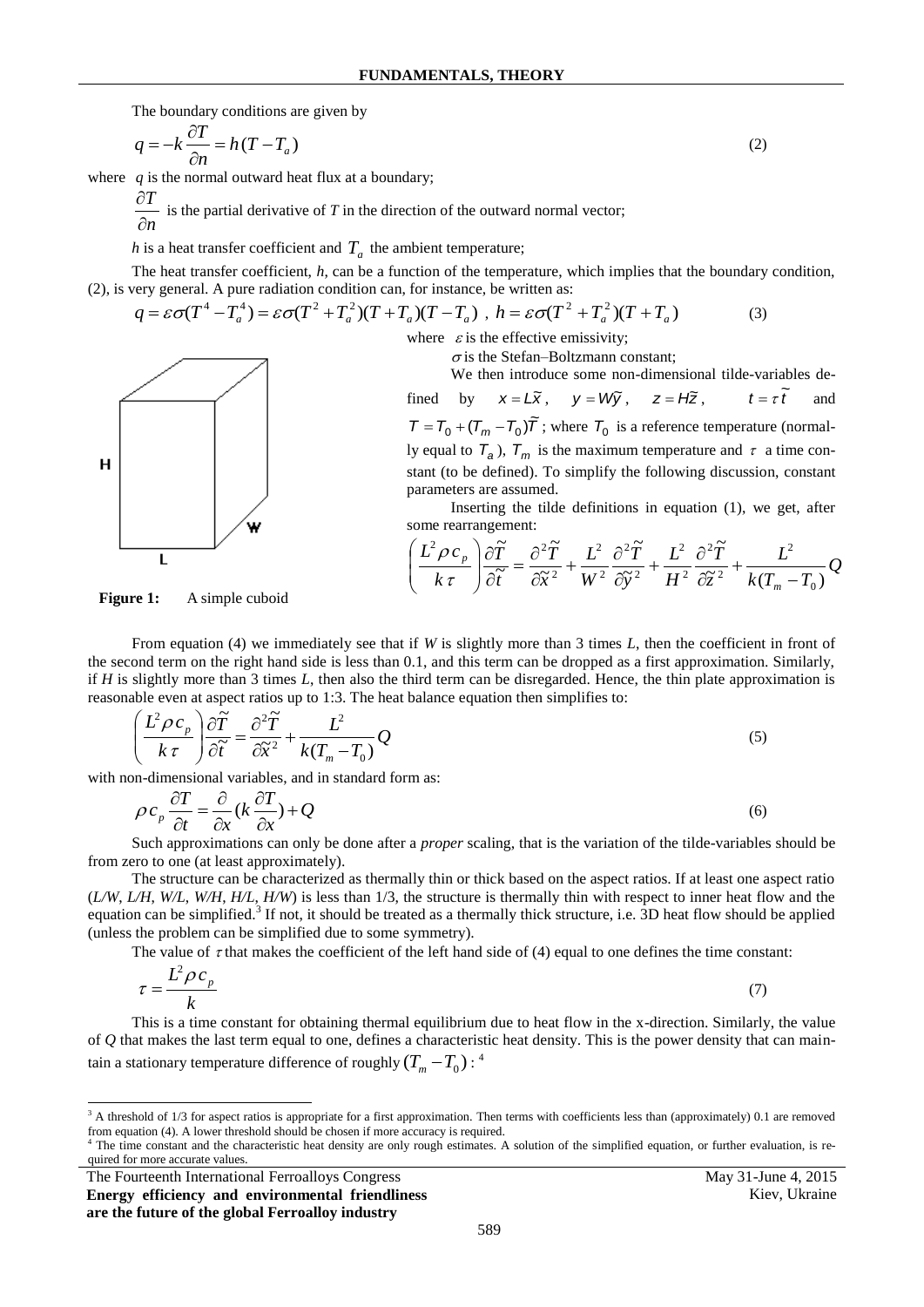$$
Q_0 = \frac{k(T_m - T_0)}{L^2} \tag{8}
$$

Observe that there is a *quadratic* dependence on the geometric parameter, *L*, in both cases.

The boundary conditions can be non-dimensionalized similarly to the full equation. Assuming that the normal vector is in the x-direction, we get (assuming  $T_a = T_0$ ):

$$
-\frac{\partial \widetilde{T}}{\partial \widetilde{n}} = \frac{h}{k} \widetilde{T}
$$
\n(9)

This equation reveals that the relative influence of the boundary condition depends on the ratio between the external (*h*) and the internal (*k/L*) heat transfer coefficients.

Equation (9) leads to another definition of thermally thin and thick structures, now with respect to the boundary conditions. Thin:  $L \ll k/h$ , thick:  $L \gg k/h$ . Applying a ratio of 1/10 for the thresholds, the structure is thin if  $L \ll$ 0.1\**k/h*, and thick if  $L > 10$ \**k/h*. The boundary conditions for the thin and thick approximations are:

$$
\text{thin: } \frac{\partial \tilde{T}}{\partial \tilde{n}} = 0 \text{, or } q = -k \frac{\partial T}{\partial n} = 0 \tag{10}
$$

$$
\text{Thick:} \quad \widetilde{T} = 0 \text{, or } T = T_a \tag{11}
$$

For the case of a thin structure, the heat flux in the x-direction will totally dominate in equation (4), implying the approximation:<br> $\widehat{\sigma}^2 \widetilde{\tau}$ 

$$
\frac{\partial^2 \tilde{T}}{\partial \tilde{x}^2} = 0 \text{ with } \frac{\partial \tilde{T}}{\partial \tilde{x}} = 0 \text{ on the two boundaries,}
$$
\n(12)

implying that *T* does not vary in the x-direction. Then a simplified heat balance equation can be derived by integrating equation (1) in the x-direction, applying the boundary condition (2), and dividing by *L*:

$$
\rho c_p \frac{\partial T}{\partial t} = 2 \frac{h(T_a - T)}{L} + \frac{\partial}{\partial y} (k \frac{\partial T}{\partial y}) + \frac{\partial}{\partial z} (k \frac{\partial T}{\partial z}) + Q \tag{13}
$$

The same boundary condition has been assumed on both sides of the structure. Whether the terms for the y- and z-variation should be kept depends on the strength of their respective boundary conditions compared to the boundary conditions for heat flow in the x-direction. A detailed analysis is out of the scope for this paper, but if the heat transfer coefficients are the same on all sides, the terms can be neglected, and the equation is simplified to:

$$
\rho c_p \frac{dT}{dt} = 2\frac{h(T - T_a)}{L} + Q \tag{14}
$$

This is a linear ordinary differential equation with time constant and characteristic heat density:

$$
\tau = \frac{L}{2} \frac{\rho c_p}{h}, \qquad Q_0 = \frac{2}{L} h (T_m - T_0)
$$
\n(15)

We observe that the dependence on the thickness L has shifted from quadratic to linear, c.f. equations (7) and (8). The approximated boundary condition, (10), was applied to show that *T* does not vary (significantly) in the xdirection, normal to the boundary. It must not be applied further, unless this is supported by additional analysis. The interpretation of thermally thin with respect to the boundary condition is that the ability to exchange heat with the surroundings is small compared to the ability to equilibrate the temperature within the structure in the normal direction. The capacity for heat transfer across the boundary can, however, be comparable to other terms and can therefore not be neglected in equation (13).

For the case of a thin structure in the x-direction, but thick with respect to the boundary conditions, we can apply equation (6), with boundary condition given by equation (11). For the stationary case the solution is:

$$
T = T_a + \frac{Q}{2k}x(L-x) \tag{16}
$$

In this analysis we have applied the total width, *L*, to define the non-dimensional variable,  $\tilde{x}$ , and similarly for *W* and *H*. The problem discussed, is, however, symmetric. Then all the variation takes place within half of the structure, and using the half-width is therefore more appropriate.

The general approach shown is a powerful tool to analyze a process and get insight about possible changes after a scale-up or scale-down. Equation (4) shows for instance that the aspect ratios are extremely important and that the thermal behavior qualitatively depends on the square of the aspect ratios. It is also clear that the time to reach equilibrium, or stationary conditions, increases with the square of the thickness, but boundary conditions must also be taken into account. For a thermally thin structure (with respect to boundary conditions), the time to reach the stationary state in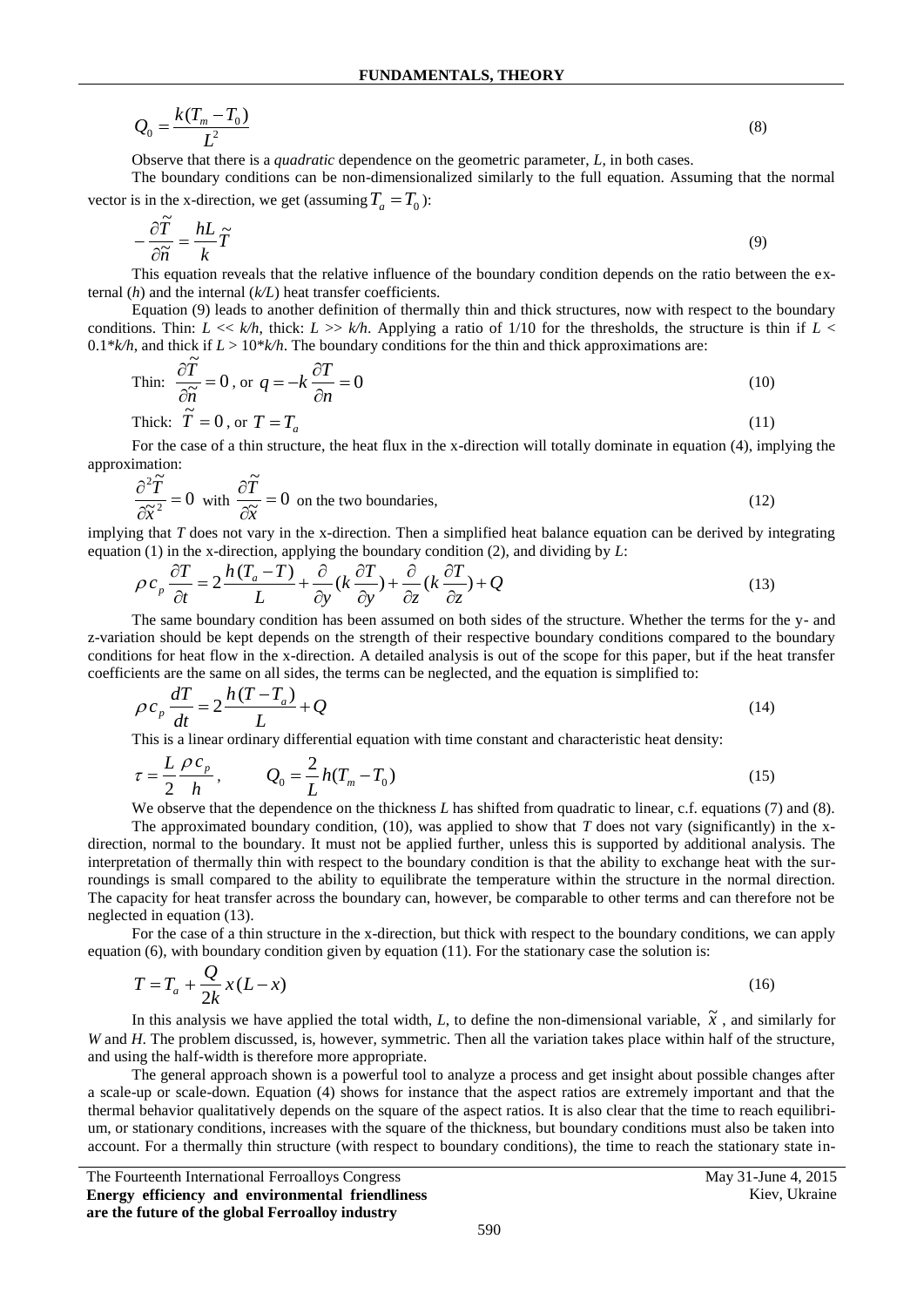creases *linearly*. The analysis reveals criteria to check how such behavior will be modified due to a change in scale. Finally, the analysis shows the relative strength of the various terms in the equations, and which terms may be disregarded in a first approximation. Studying the simplified equation can give valuable insight, even in cases where the approximation is not fully justified. In some cases a simple solution can be found, c.f. equation (16).

Some qualitative changes due to scale are well known. Consider for instance boiling a volume of water on the kitchen stove, and apply a length  $L$  to define the scale. The container area will be proportional to  $L^2$  and the water volume to  $L^3$ . If all linear dimensions are increased by a factor  $\beta$ , the heating area, and hence the heat supply, will be increased by the factor  $\beta^2$ ; while the water volume will be increased by  $\beta^3$ . Hence, the time needed to heat the water to the boiling point will be increased by the factor  $\beta^3/\beta^2 = \beta$ , assuming other factors to be negligible. This is an example of the  $L^{n+1}/L^{n+2}$  effect [\[1\].](#page-9-0) Such effects will be included in a proper mathematical analysis. In addition, it will be revealed whether such an effect will dominate, or whether other issues might be equally or more important.

### **2.2 Electrical Scale-up**

General electrical scale-up has been studied for alternating current (AC) [\[2\].](#page-9-1) Some main results are presented below.

Assuming constant parameters and harmonic time variation, the equation for the electric field can be written as [\[2\]:](#page-9-1)

$$
\nabla^2 \vec{E} = i\omega \sigma_e \mu \vec{E} - \frac{\omega^2}{c^2} \vec{E}
$$
 (17)

where *E* is the electric field vector;

*i* is the imaginary unit;

 $\omega$  is the angular frequency;

 $\sigma_e$  is the electrical conductivity;

 $\mu$  is the magnetic permeability;

*c* is the speed of light;

A similar equation can be derived for the magnetic field.

If equation (17) is applied on a cuboid as shown in Figure 1, the same aspect ratios as found in equation (4), will show up in the non-dimensional version of the equation due to the Laplacian operator  $(\nabla^2)$  on the left hand side. If relevant, this characteristic should be further analyzed. Here, we consider only the case where all geometric variables (*x*, *y*, *z*) are non-dimensionalized by the same factor, *L*.

For simplification, we consider an electro-magnetic radiation propagating in the x-direction into an infinite halfplane of conducting media. In this case a linearly polarized electric field has only one non-zero component,  $E = E_z(x)$ , and the non-dimensional version of the equation can be written as [\[2\]:](#page-9-1)

$$
\frac{\partial^2 \widetilde{E}}{\partial x^2} - 2i \left(\frac{L}{\delta}\right)^2 \widetilde{E} + \left(2\pi \frac{L}{\lambda}\right)^2 \widetilde{E} = 0
$$
\n(18)

where  $\delta$  is the skin depth;

 $\lambda$  is the electromagnetic wave length;

$$
\delta = \sqrt{\frac{2}{\omega \sigma_e \mu}} \,, \qquad \lambda = \frac{2\pi c}{\omega} \tag{19}
$$

Equation (18) shows that, in addition to the aspect ratio, there are two more non-dimensional parameters for the electric equation. Further, depending on the scale parameter, *L*, different regimes for the electric field can be defined:

- $\bullet$  *L* >>  $\lambda$ , the last term must be included. Electromagnetic waves are important.
- $L \ll \lambda$  and  $\delta$  is not large compared to *L*. Alternating current (AC)
	- $\circ$  High frequency,  $\delta \ll L$ ,
	- o Low frequency,  $\delta \sim L$  (same order of magnitude)
- $L \ll \lambda$  and  $L \ll \delta$ , the first term dominates and direct current (DC) approximation is valid

For our applications,  $L \ll \lambda$ , and electromagnetic waves can safely be neglected. Also, observe that the dependency on  $L/\delta$  is quadratic. Hence,  $(L/\delta)^2$  is the appropriate scale-up parameter to be considered. Further, the DC approximation is reasonable if  $L < \delta/5$  since the numerical factor in equation (18) then is less than 0.1.

It follows naturally that the concept of high and low frequency should not be defined by the frequency alone, but how the current behaves. Then  $(L/\delta)^2$  is the appropriate parameter where both size, L, material properties and frequency are included. For high frequencies, the electric current only flows very close to the surface of a conductor, while it penetrates significantly into the conductor in the low frequency domain.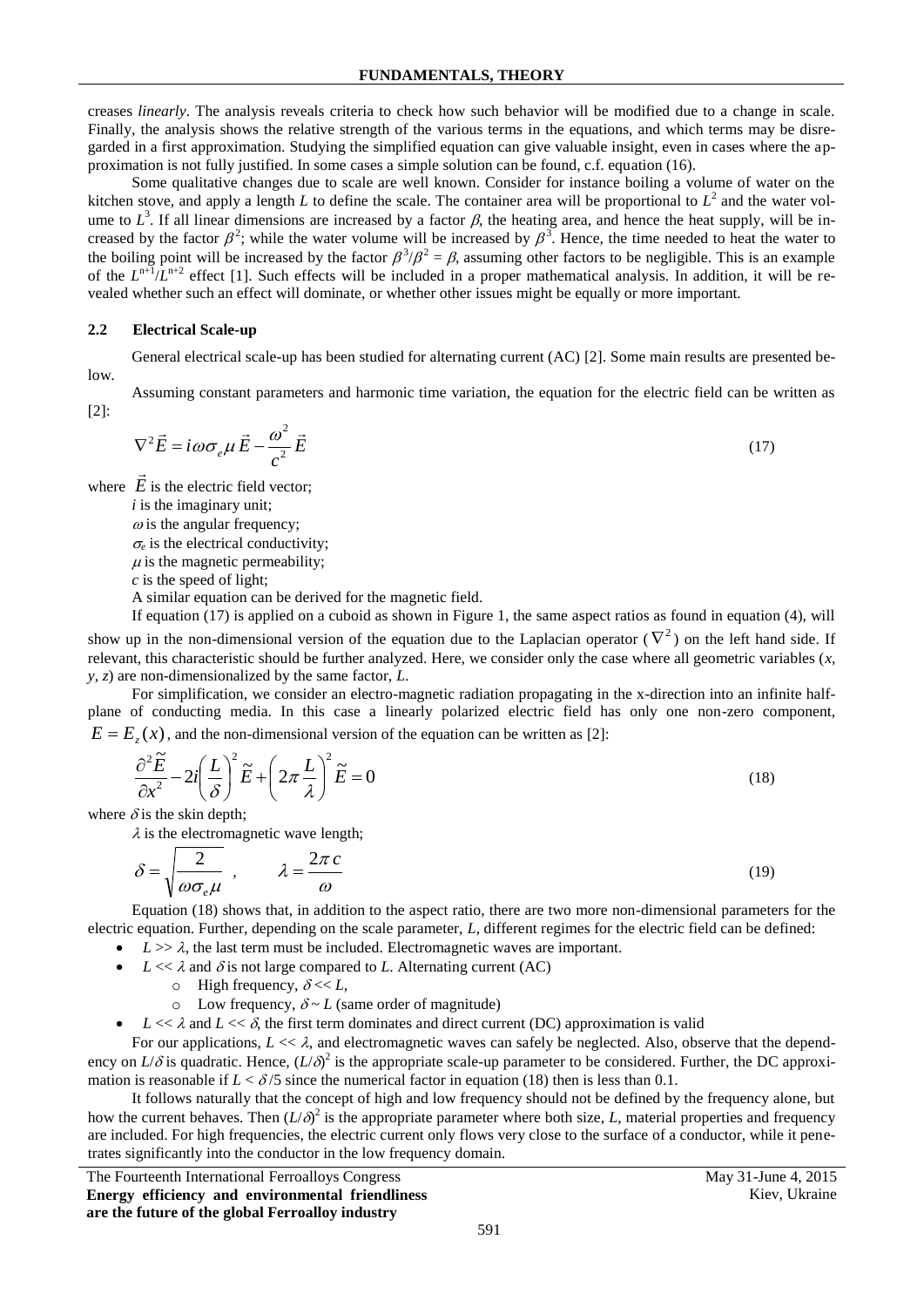If the largest width involved is applied as the scaling parameter, *L*, one can safely apply the DC approximation according to the criterion above, but this is frequently too conservative. For a single conductor in an insulating media the width of the conductor (or radius or diameter) is normally far more appropriate. For such cases, the thin approximation will normally be valid for the conductor and a simplified equation for the current distribution in the conductor can be derived.



**Figure 2:** Magnetic field distribution for a 2D model in COMSOL Multiphysics. The alternating current flows into the central reactor via the two lower electrodes, and leaves via the two upper ones (and vice versa).

The conditions are more complex when more than one conductor is involved. For a 2D case (an approximation for currents flowing in sheets), it seems that *L* should be chosen as the sum of the widths of the sheets carrying the current. Figure 2 shows a case were the current is supplied to some reactor via two electrode pairs. The penetration of the magnetic field (and the electric current) into the electrodes is as if each electrode pair is replaced by one electrode with twice the thickness. The distribution is not influenced by the angle between the electrodes [\[2\].](#page-9-1)

So far, we have not investigated the conditions for circular electrodes. It is well known that there is a proximity effect causing non-symmetric current distribution for the normal 3-phase 3 electrode configuration, c.f. for instance [\[3\].](#page-9-2) It is an open problem how to choose *L* for this system.

# **3 CASE STUDIES**

#### **3.1 Resistive slag reactor**

Consider a furnace where the required energy is supplied by resistive heating in a slag. Then scale up by increasing the slag zone by the same factor,  $\beta$ , in all directions. To keep the same reaction rate (kg/m<sup>3</sup> s) after scale-up, it is required to keep the power density, i.e.  $j^2/\sigma_e$  should not change, where j is the current density (RMS-value for AC). The cross sectional area for the current will increase by the factor  $\beta^2$  due to the scale-up. Hence, the total current should increase by  $\beta^2$ .

This argument assumes that most of the power is utilized for chemical reactions. If the heat loss is significant, its influence will be relatively smaller after scale-up, c.f. the  $L^{n+1}/L^{n+2}$  effect [\[1\].](#page-9-0) Then the current should be increased somewhat less than by the factor  $\beta^2$  to ensure similar temperature conditions.

The argument is valid for DC, and for AC when the DC-approximation is reasonable. When the scale is adjusted by the same factor in all directions, there is no change in the aspect ratios. Further, there is no change in the local heat surplus when the same reaction rate and power density are assumed. The time constant to reach thermal equilibrium will, however, be increased by a factor  $\beta^2$ , c.f. equation (7).

If DC is not a proper approximation, the current distribution will be modified after scale-up.

In our analysis of electrical scale-up we have stated that the DC approximation is reasonable if  $L < \delta/5$ , c.f. paragraph 2.2. We believe that this is a rather strong requirement, i.e. it is likely that the current distribution is not *significantly* changed if the skin depth (after scale-up) is somewhat larger. Nevertheless, further analysis, simulations and/or experiments are recommended before concluding.

If AC-effects are significant, small-scale experiments with higher frequency might be valuable. Experiments with the same scaling parameter,  $(L/\delta)^2$ , will ensure the same current distribution.

Our analysis includes basic thermal and electrical scale-up, but material transport (solid, liquid, and/or gas flow) has not been considered. These effects should also be analyzed.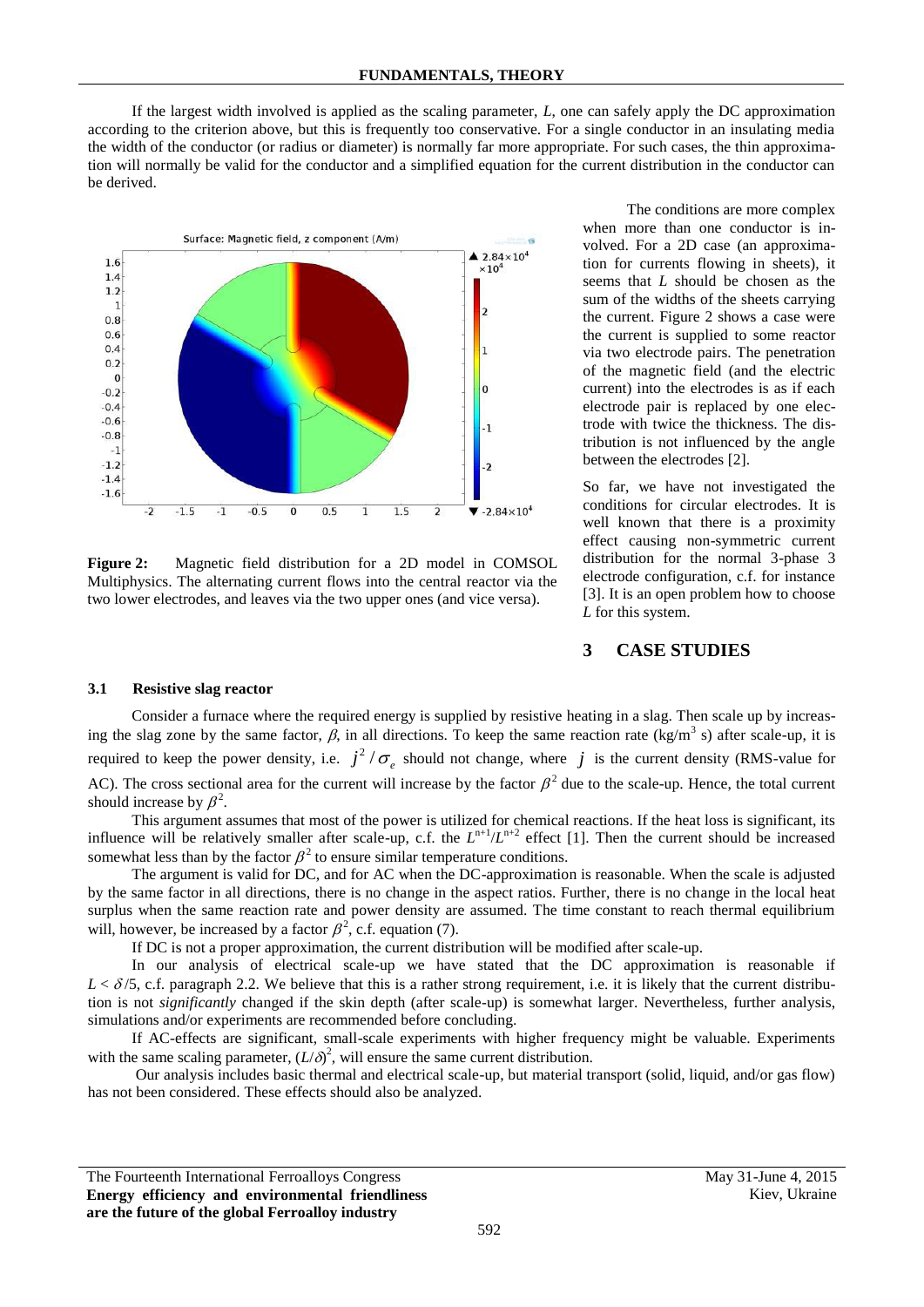#### **3.2 DC electrodes**

For large electrodes, the risk of hard breakage limits the maximum electric current. This has been studied for many years by Elkem Carbon, c.f. for instance Larsen et al. [\[4\].](#page-9-3)

We analyzed the thermal problem for large DC electrodes in the  $97<sup>th</sup>$  European Study Group with Industry, Santiago the Compostela, Spain [\[5\].](#page-9-4) It was assumed that the aspect ratio, *R*/*L*, (radius divided by length) was less than 1/3, and that the thick structure boundary condition, equation  $(11)$ , could be applied. We further assumed that the maximum temperature difference would be a measure of the risk of hard breakage. Hence, the scale-up criterion is that the maximum temperature is the same before and after scale-up.

A simplified equation similar to equation (6) can be derived for the axially symmetric problem. This equation has a simple solution and the maximum temperature in the center of the electrode can be written as [\[5\]:](#page-9-4)

$$
T_{max} = T_a + \frac{I^2}{\pi^2 R^2 k \sigma_e}
$$
 (20)

where  $I$  is the electrode current;

It follows that the electrode current should be increased proportionally to the radius (or diameter).

For very thin electrodes, we can apply the thin structure approximation, equation (10), which implies constant temperature across the electrode. It can then be shown that keeping this temperature requires that the electrode current is proportional to  $D^{3/2}$ , where *D* is the electrode diameter.

Westly has studied electrode consumption and correlated this to an electrode load factor. He then came up with the relation [\[6\]:](#page-9-5)

$$
I = C_E \frac{D^{3/2}}{\sqrt{\frac{R_{AC}}{R_{DC}}}}
$$
 (21)

where  $C_E$  is an electrode load factor and *DC AC R*  $\frac{R_{AC}}{R_{AC}}$  is a skin and proximity effect factor.

The skin and proximity factor is unity for small/thin electrodes and proportional to  $D^{1/2}$  for large electrodes, c.f. Figure 3.

The same  $C_E$  corresponds to similar electrode conditions. Hence, Westly's scale-up recommendation is the same as we find with very simple models: Electrode current proportional to  $D^{3/2}$  for small electrodes and proportional to *D* for large electrodes. Elkem Carbon recommends scale-up for medium and large electrodes as Westly, but proportional to  $D^2$  for small electrodes (*D* < 1 m) [\[4\]](#page-9-3)[,\[7\].](#page-9-6)



**Figure 3:** Electrode current versus diameter, according to Jens Westly. Figure courtesy of Elkem Carbon

The Fourteenth International Ferroalloys Congress May 31-June 4, 2015 **Energy efficiency and environmental friendliness are the future of the global Ferroalloy industry**

As a simple estimate for the boundary conditions along a FeSi Søderberg electrode in the critical region, we will assume 1000 °C for both the boundary and the ambient temperatures, radiation condition and effective emissivity of 0.7. This corresponds to an effective heat transfer coefficient of 328  $W/m^2$ K, according to equation (3). We assume a heat conductivity of 8 W/m K, c.f. for instance Halvorsen et al. [\[8\].](#page-9-7) The thick electrode approximation is then very good for diameters above 0.5 m. If we assume a somewhat lower effective heat transfer coefficient, say 100 W/m<sup>2</sup> K, the approximation is very good for electrode diameters above 1.6 m. We conclude that the thick electrode approximation seems valid for large Søderberg electrodes, but more accurate estimates are required to determine the criterion for a large-diameter electrode.

Our criterion for thin electrodes,  $R < 0.1$ <sup>\*</sup> $k/h$ , is only valid for extremely thin electrodes, and does not seem relevant for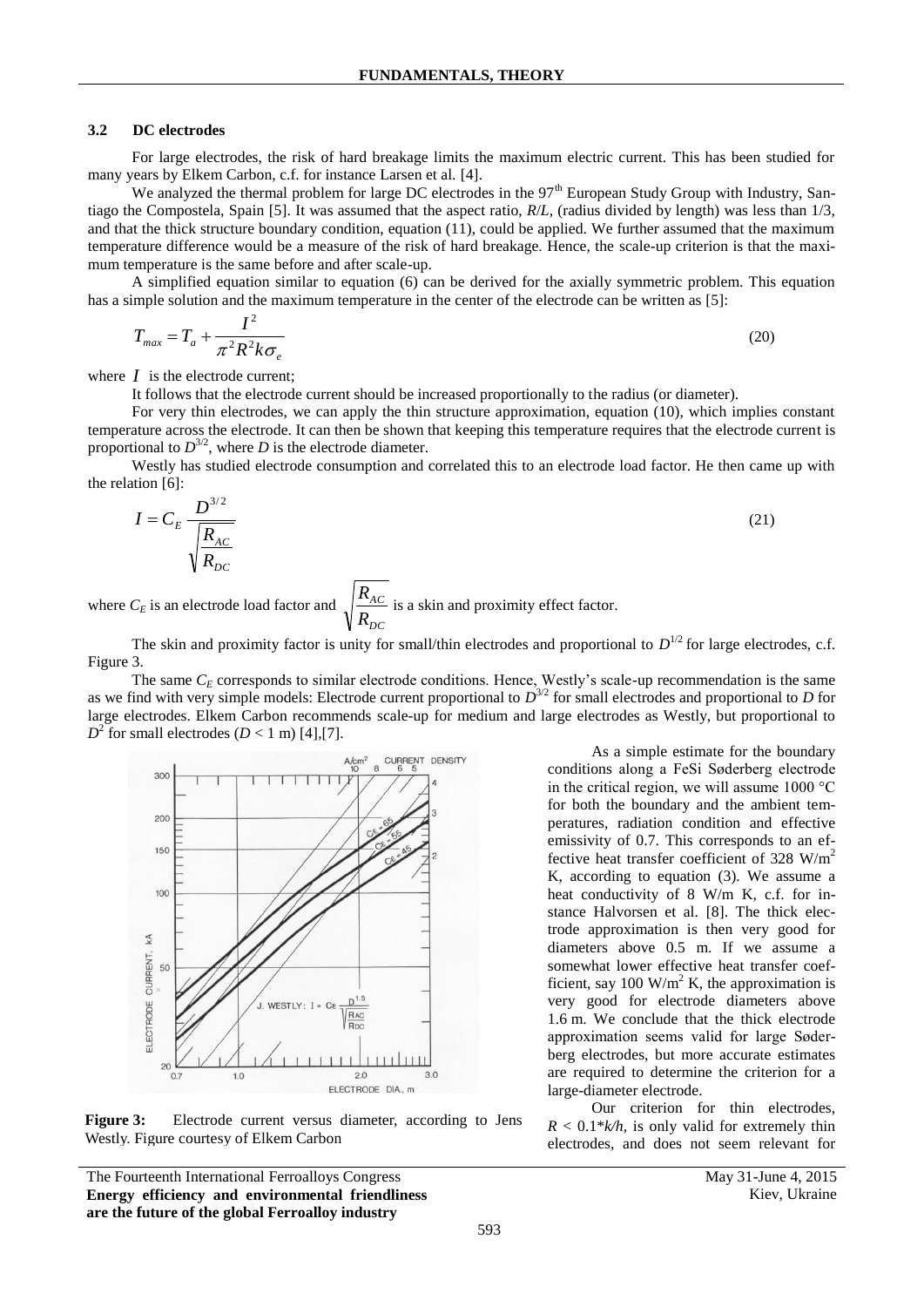realistic sizes of Søderberg electrodes.

Our criteria for thin or thick electrodes, respectively  $R < 0.1$ <sup>\*</sup> $k/h$  and if  $R > 10$ <sup>\*</sup> $k/h$ , are rather strong. These criteria ensure that the respective approximations are quite good. The general scale-up trends are probably valid when one of the effects dominates, possibly if  $R < (1/3)^* k/h$  or  $R > 3^* k/h$ , with a gradual transition in-between. Numerical simulations are recommended to get further insight.

#### **3.3 Thin Casting of Silicon**

Elkem Technology has equipment for pilot testing of thin casting, c.f. Figure 4. Liquid metal is poured on a water spray cooled steel belt. The belt moves at a constant speed. A vital part of the pilot testing is to determine the proper length and/or speed of an industrial strip caster, and how these parameters depend on the height of the metal.

The overall solidification problem for casting of silicon was treated in a European Study Group with Industry (ESGI), which is a mathematical workshop.<sup>5</sup> The height of the casted metal will be small compared to the width and the length of the casted metal on the belt, with aspect ratios significantly lower than 1/3. Hence, it is only required to include heat conduction in the vertical direction for a mathematical analysis. There are two options for the mathematical problem:

- 2-dimensional model Silicon enters the model at  $x = 0$  with a given temperature and height. There is a constant flow of silicon in the x-direction with the speed of the belt,  $\nu$ .
- Unidimensional dynamic model At time  $t = 0$  the model assumes the given temperature and height of Si. Then the time evolution is computed based on the boundary conditions at the bottom and the top.
- The two formulations are equivalent. The time, *t*, in the unidimensional model corresponds to distance, *x*, according to the 2D model,  $x = vt$ .

The 2D formulation was chosen for the ESGI analysis. Constant parameters were assumed and the expansion of silicon during solidification was neglected. (The thermal effect of the latter can easily be included by appropriate modification of the thermal conductivity.) Further, constant temperature was assumed at the bottom, i.e. thick Si-layer with respect to the boundary condition.



**Figure 4:** Strip caster at Elkem Technology, principal sketch. Figure courtesy of Elkem Technology.

The analysis showed that a thin layer of frozen Si would evolve at the top, and a considerably thicker one from the bottom, c.f. Figure 5. The evolution of the upper layer is linear in time, while the lower has a quadratic dependence. The evolution of the lower one dominates, i.e. the model predicts quadratic dependence. Hence, if the metal height is doubled, the time required to freeze all the metal is increased by a factor four. Then the length of the belt must be increased by the same factor, if the speed is maintained.

Experiments showed, however, weak thermal contact between the steel belt and the silicon. This is partly due to a dust layer, which is difficult to avoid, and partly due to deformation of the silicon, which implies only partly contact with the steel/dust layer. If the thermal contact is sufficiently weak, the thin structure approximation is appropriate and linear behavior follows, i.e. the freezing time is proportional to the height. We postulate that the conditions are in-between linear and quadratic behavior.

The Fourteenth International Ferroalloys Congress May 31-June 4, 2015 **Energy efficiency and environmental friendliness are the future of the global Ferroalloy industry**

-

Kiev, Ukraine

<sup>&</sup>lt;sup>5</sup> The first Mathematical Study Group with Industry was held in Oxford in 1968, the brainchild of the mathematicians Alan Tayler and Leslie Fox, who realised the importance and value of getting mathematicians together with industrialists. The study groups are now part of a European cooperation, and the concept has been exported worldwide, c.f[. \[9\],](#page-9-8) [\[10\],](#page-9-9) [\[11\].](#page-9-10)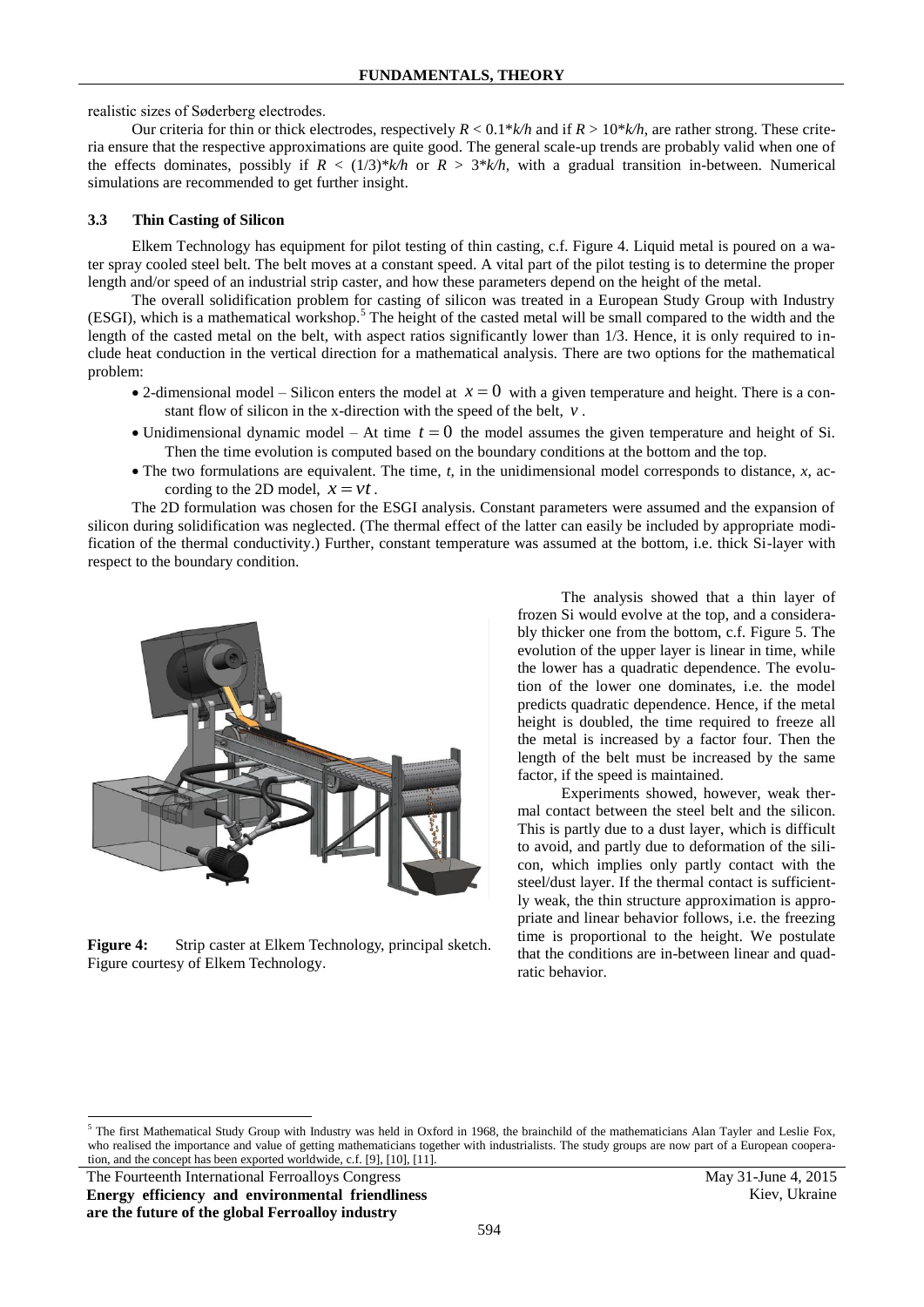

**Figure 5:** Dimensionless solidification problem from the ESGI analysis. Here, the "thin direction" is vertical, in the z-direction, and the x-direction is along the belt.

A numerical model was adapted in COMSOL Multiphysics to get further insight. In this model, we introduced an insulating layer between the steel belt and the silicon, where the strength of the thermal insulation easily can be changed and adapted to experimental measurements. The model revealed guidelines for experiments to determine the required time to freeze all liquid Si.

#### **3.4 Acheson Furnace**

Silicon Carbide is produced in large, open Acheson furnaces, c.f. Figure 6. These furnaces are rebuilt for each run. The raw materials are comparatively pure carbon and quartz particles, e.g. petroleum coke and quartz sand. Saw dust may be added to increase the porosity. The charge mix can be regarded as electrically non-conductive. Graphite rods and a core of coke particles are placed in the center of the furnace to ensure sufficient electric conduction at startup [\[12\].](#page-9-11)

After the preparations, high electric current is heating the materials for some 1-3 days, depending on the size of the furnace. The current is then turned off and the furnace is cooled. Unreacted raw materials are removed. The center of the furnace now consists of the following layers (from outside towards center): [\[12\]](#page-9-11)

- Crust consisting of unreacted raw materials and  $SiO$ -condensate  $(SiO<sub>2</sub>$  and  $Si)$
- Metallurgical grade SiC  $(\beta-SiC)$
- Crystalline grade SiC  $(\alpha$ -SiC)
- Graphite
- Void (possibly containing more or less of the original graphite rods and coke from the core)

We have developed and analyzed models for basic scale-up, i.e. considered how different scales of the process should be compared. The problem has been treated in an ESGI.

The chemical reactions for SiC-production are complex and many details are not known [\[12\].](#page-9-11) For thermal scaleup, it is possible to consider a simplified axially symmetric model. The main energy requirement is due to the production of  $\beta$ -SiC around 1600 °C according to the overall reaction:

 $\text{SiO}_2 + 3 \text{ C} = \text{SiC} + 2 \text{ CO}$  (i)

Then  $\beta$ -SiC is converted to  $\alpha$ -SiC at higher temperatures through gas-phase reactions [\[12\].](#page-9-11) These reactions require a small amount of energy compared to reaction (i). As a first approximation, we have neglected the thermal effect of the conversion from metallurgical to crystalline grade SiC. We have also neglected the crust formation and assumed that reaction (i) runs infinitely fast, i.e. the reaction takes place at a reaction front. Inside the front, there is SiC, and unreacted charge on the outside. At temperatures around 2700 °C SiC evaporates and a cavity is formed. The composition of the evaporated species has a molar ratio  $C/Si < 1$ , resulting in a surplus of C, which is left behind as a porous graphite structure [\[12\].](#page-9-11) We assume that the electrical conductivity of this "loose structure" is comparatively low.

Our analysis shows that the start-up of the furnace is special. From the start, only the core conducts the electrical current. Then, after some time, gradually more current can run in an SiC-layer, while the conductivity of the central core is reduced due to its removal.

By analysing the non-dimensional version of the equations, we have derived basic scale-up rules showing, among others, how the power should be changed when the diameter is increased. The analysis is valid as a first approximation. A numerical model is needed for more detailed results.

Gupta et al. [\[13\]](#page-9-12) have previously developed an axially symmetric numerical simulation model. The model applies the following approximations: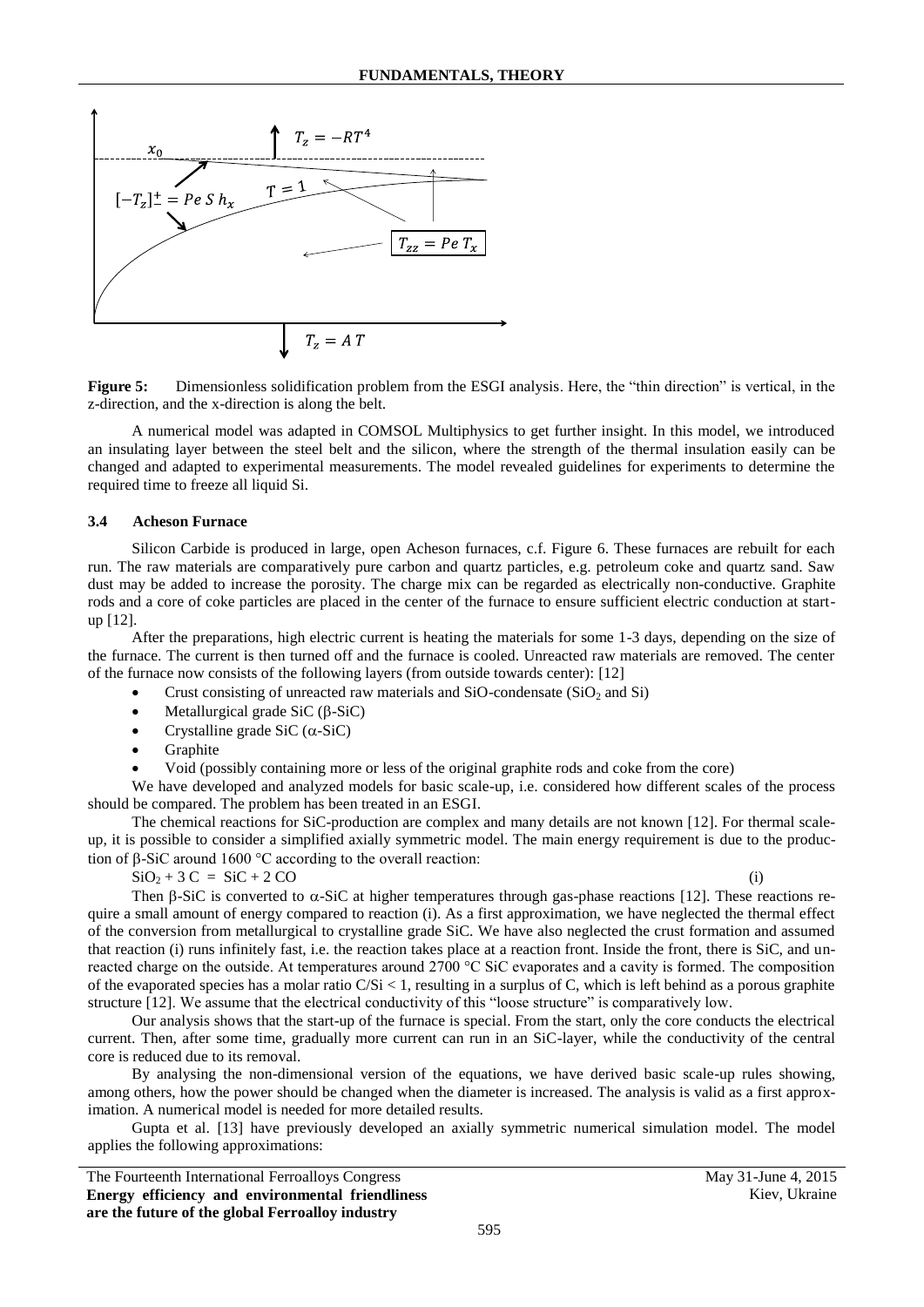- Only the overall reaction for SiC-production is included, reaction (i)
- Only standard heat conduction is modelled
	- o Reaction (i) is included by an appropriate heat sink
- Heating by the electric current occurs only in a central resistor core

Today, improved simulation tools are available, e.g. COMSOL Multiphysics, and we recommend somewhat more details for suitable simulations. Including only the overall reaction is sufficient as a first approximation, but then the effect of more complex and realistic mechanisms should be studied. Transport of SiO-gas and SiO-condensation can be significant aspects of the heat balance [\[14\],](#page-9-13) in addition to convection (mainly by CO flowing outwards). Heating by electrical current in the SiC-layer should also be included, along with reduced influence of the graphite core due to (at least some) disintegration.





### **3.5 Metal Droplets in Slag**

A problem related to metal-slag separation has been studied for Eramet. When a FeMn furnace is tapped, the metal and slag flow into a large ladle which then overflows into two subsequent ladles. The heavy molten metal should separate from the more viscous slag in the first ladle (metal ladle). From time to time, numerous metal droplets can be found in the slag in the second ladle. Previous studies by Eramet indicate that only sub millimeter metal droplets could represent a problem concerning settling time, but recent observations of frozen slag ladles reveal as large as 0.5-1 cm metal droplets trapped in slag. The scale-up issue was to interpret some small-scale experiments and possibly propose further laboratory tests. Mathematical models should be applied to bridge the gap between experimental studies and industrial experience.

This problem has been treated in workshops at the University of Oxford and the University of Santiago de Compostela. So far, we have only performed a limited mathematical analysis:

- Initial evaluation of droplet settling (single droplets)
- Unidimensional model for many droplets in slag (many particles slow down the settling)
- Basic mechanisms when a jet falls into a stratified fluid

The initial analysis and discussions with Eramet clearly indicate that droplets form as slag and metal flow as a jet into the metal ladle, where the mixture is already stratified and partially separated. The droplet formation rate, the droplet coalescence rate and the general flow within the ladle all have a significant influence on the amount of metal droplets that overflows into the second ladle. We intend to follow up this initial study in a student project within the framework of Oxford University's EPSRC Centre for Doctoral Training (CDT) in Industrially Focused Mathematical Modelling.

# **4 DISCUSSION**

As a general guideline, we recommend the following for evaluating scale-up/scale-down:

- Establish mathematical equations describing the relevant/critical processes
- Reformulate the equations in non-dimensional form
- Identify the non-dimensional parameters
- Determine how these parameters are affected by scale-up/scale-down
- Study/analyze the effect of modified parameters due to scale-up/scale-down
- Study limiting cases, when one or more parameters are large or small compared to others
- Perform some comparatively simple numerical studies as supplements to the analysis